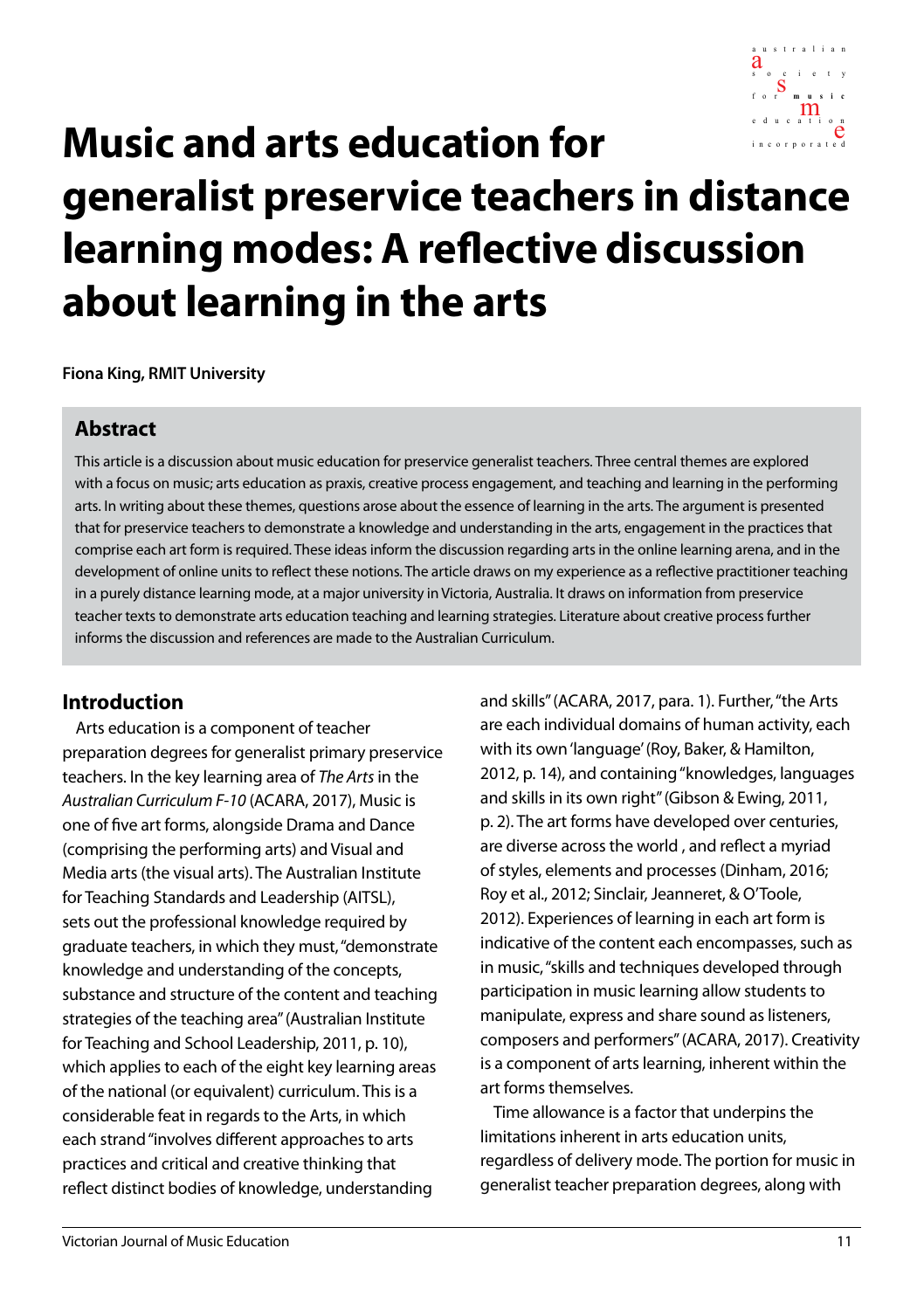that provided to the other Arts strands, is restricted by time constraints (Comte & Forrest, 2012; De Vries, 2013; Parliament of Victoria, 2013; Stevens-Ballenger, Jeanneret, & Forrest, 2009). Units in arts education may be just ten weeks (one semester) of the entire teaching degree. Attaining a knowledge and understanding of the five art forms within a short time frame, is questionable, and is discussed in this article through the presentation of the three themes relating to arts learning. An argument is presented for the engagement of preservice teachers in arts education practices, in a way that reflects the recommendations for the arts in the primary school; for example, "music in education is about encouraging an active understanding of music through participation" (Roy et al., 2012, p. 126). Arts education texts that have been designed for preservice teachers have been utilised in this article to capture ideas about arts praxis, creative processes and assessment strategies relating to arts, performing arts and music. The viewpoint is presented that in order to gain knowledge and understanding in the arts, as required by the AISTL standards, it is essential that preservice teachers engage in components of arts practice and creative processes, with the opportunity to demonstrate their knowledge of the arts, through completing assessments that are indicative of arts practice. The discussion concludes with a consideration of the three themes in the context of distance learning environments.

## **Three themes for elaboration**

Arts education has an undeniable component that involves action. In music, such experiences include (although are not limited to) listening, performing and composing. These experiences are examples of praxis. Arts education preservice teacher texts advocate for arts education to be a praxis-based experience (Dinham, 2016; Roy et al., 2012; Sinclair et al., 2012). That is, praxis "occurs as a distinct human activity through all of the senses, it is fundamentally an activity that is 'done' (in the sense of being a practical, intentional and conscious action) by learners" (Roy et al., 2012, p. 19). The Quality Music Education Framework (2018) states that music in schools should include "creativity and activity", as one of six characteristics of quality music education. Action and being active within the art form indicate a praxis approach. The curriculum supports this statement, for Music it is "through performing, composing and listening with intent to music, students have access to knowledge, skills and understanding, which can be gained in no other way" (ACARA, 2017). Stevens-Ballenger, Jeanneret and Forrest (2009) state that generalists should be able to "perform, conduct and create music" (p. 39), three of a number of skills they list for music education teacher know-how. Stauffer (2013) reinforces the logical connection between arts learning and the 'doing' for preservice teachers, "Dewey held that education for children occurs in genuine, meaningful doing and in thoughtful reflection that links knowledge and experience. This principle applies to teacher education as well" (p. 78).

Creativity is intrinsic to the arts. Like praxis-based arts learning, it is about 'doing'. The idea of creativity as action, rather than imagination alone, is discussed by Prentice (2000) who states that creativity is generative and "involves making" (p. 101). Further to 'making' is 'doing' (McLaren, 2012) or from Robinson (2011), "being creative involves doing something" (p. 142). Music is abundant with creative experiences; Burnard (2012) presented a model of eleven creativities that she observed in music education. These are all action-based experiences. Creativity is a component of the arts, and is named as the first aim in the rationale of the *Australian Curriculum F-10: The Arts* (ACARA, 2017). Preservice teacher texts for arts education (Dinham, 2016; Sinclair et al., 2012; Starko, 2001) highlight creativity, and draw attention to and unpack the Wallas' (1926) four-stage model of creative process. Creativity reaches across fields and disciplines (Runco & Albert, 2010), however, creative processes are integral in the arts because they are an acknowledged component of them, for example in music; composition and improvisation.

Knowledge and understanding of teacher modelling, collaborating, demonstrating, providing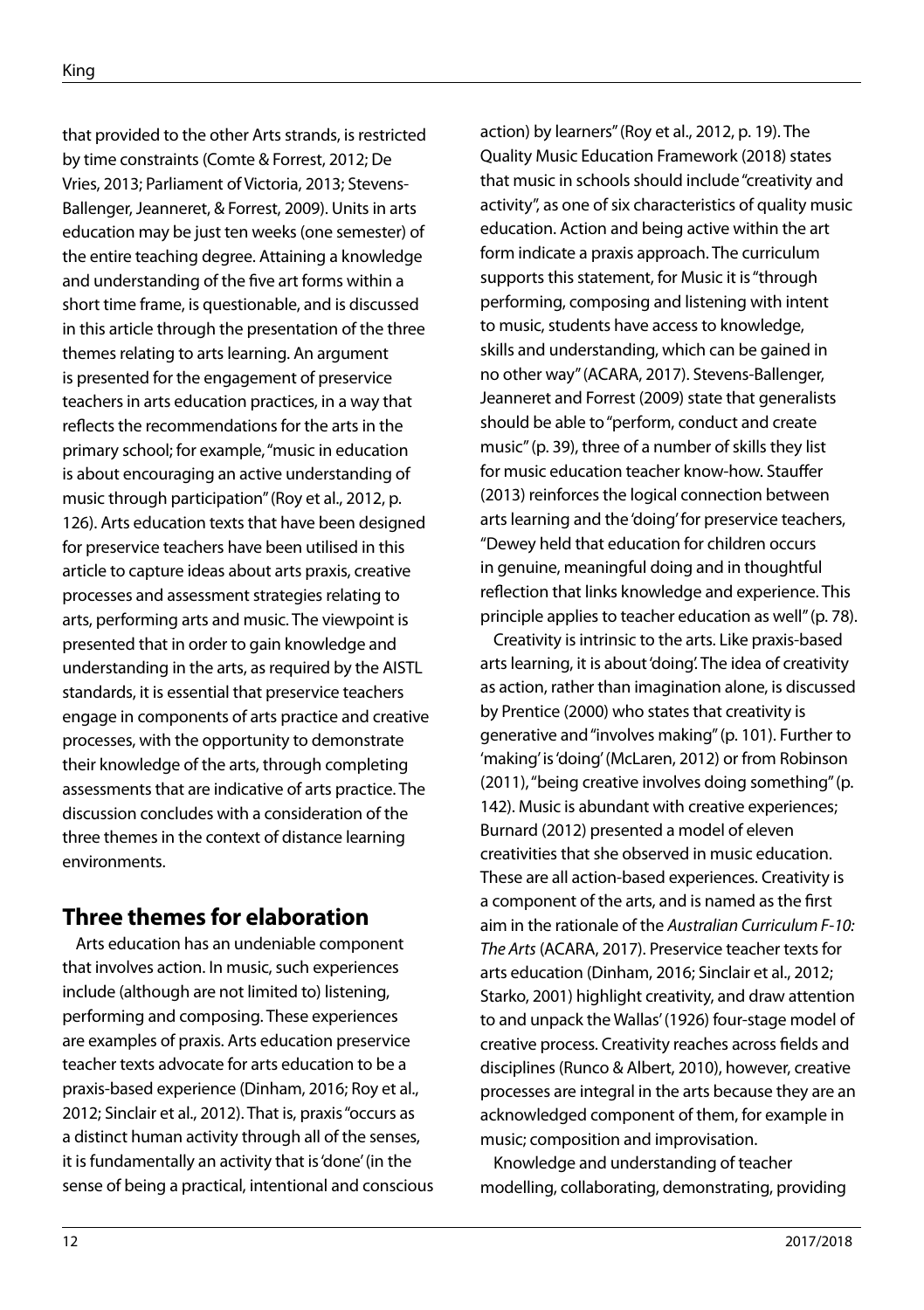authentic learning experiences are key and require domain-specific knowledge (skill building in music) to support such work. Performing arts assessment of preservice teacher know-how should be indicative of the art forms within it, that is, it should involve performance as a demonstration of knowledge and understanding. The Oxford Dictionary (2018) defines the performing arts as "forms of creative activity that are performed in front of an audience, such as drama, music, and dance". As such, distinguishing the experience of performing arts from that of visual and media arts, comes not only with content but with principles and processes. Performance requires the understanding of rehearsal, the act of preparing the work. Performance skill requires practice. Preservice teachers hone their performing arts abilities through a praxis-based approach to what it is to perform, which is part of the essence of dance, drama and music learning.

## **Reflective thinking about the arts online**

Learning in the arts has a component of human action, experience and engagement, which must be carefully adapted and addressed by distance learning tertiary environments. For this section, the article takes a "reflective turn" (Schön, 1992) to consider online arts education units, based on personal experiences and the themes discussed so far. Baker, Hunter and Thomas' study (2016) sought the opinions of arts education teacher educators in online environments about whether there were some Arts domains that were inappropriate for the online mode (with mixed responses). I recognise that there is important work occurring in the development and delivery of distance learning units that demonstrate praxis approaches to music education (Baker, 2013), and in dual modes in which online work complements that of face-to-face engagement (Hartwig, 2004). Additionally I recognise that distance learning has grown in popularity (Blakey, 2010) and has shown a dramatic increase over the past decade (Song, 2014). It has beneficially provided educational access for those in remote

locations. As a result, distance learners are now noted to be experienced and capable with the use of online platforms, and they are mobile and technology savvy (Andrews & Tynan, 2012). Arts education units for distance preservice teachers should provide those students with authenticity in arts learning through effective, arts-focused and practice-based utilisation of the online platform.

Technologically, online arts education units have the capacity to be written to provide arts praxis experiences as part of coursework and assessment. Whilst I have taught in units where there is coursework requiring students create and share, via video, performing and visual arts works, this has been, unfortunately, quite minimal and not a consistent feature of course work, which has spurred me to provide additional support to distance learners in live-time video sessions, to demonstrate, model and at times facilitate performing arts experiences. I am yet to work in a purely online unit where assessment features practical presentations to demonstrate performing arts skills, knowledge and understanding. There is potential for online arts units to include music education experiences of performing, conducting, improvising and composition, with listening examples embedded in the course materials or apps that engage preservice teachers in exploring and engaging with sound. Developmental guidance, teacher modelling and creative process unpacking can certainly be provided in online settings by those who deliver the units, facilitated through the written sharing of rehearsal experiences, partly completed works via video and the noting of problems within online learning platforms, encountered during the creative process in the development of performing arts presentations. It appears that such engagement would require that assessment be geared towards performance and praxis related outcomes.

Technology is established enough and so widely available, there is no question that it is adequate in capability to make online courses high level in terms of music engagement. Comte (2005) rightly suggested that we need to use the technology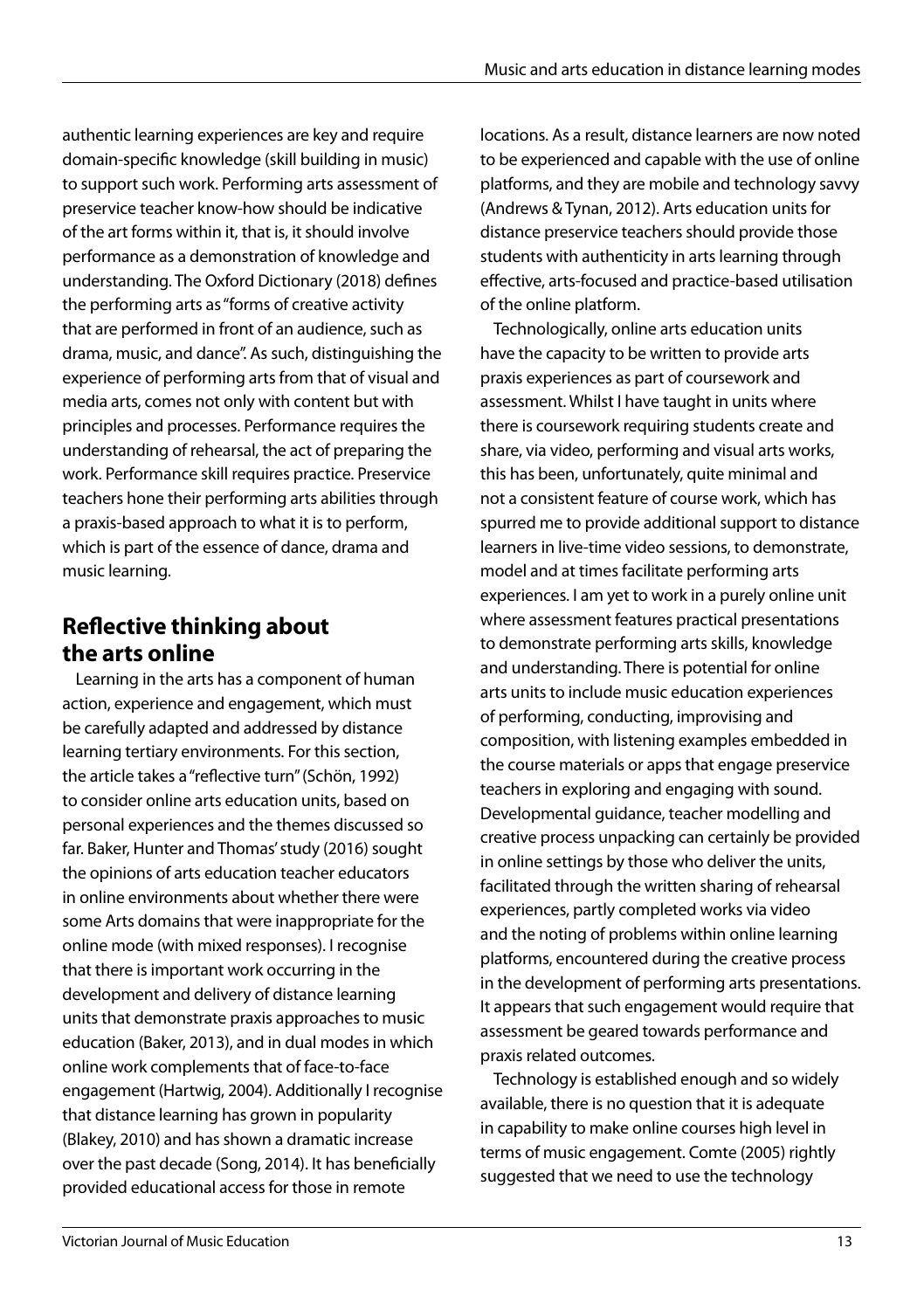judiciously and be an influence, as musicians and educators, on those who create the technology. Rather, it appears now that it may be the course writers which require the influencing. Whilst we should be well and truly experienced enough with technology programs to maximise their potentiality, it is discouraging that technology has not been utilised wholly (and creatively) to the advantage of music making in online music education courses in my experience. It is the arts-praxis focused use of technology, the adaptation and artful engagement of preservice teachers in performing arts experiences in an online setting, that is more the issue than utilising 'high tech'. As a counter to this statement, e-reading materials provided in online courses are often very well chosen and guide students to think, talk and write about music making, listening, creating and performing with children, but unfortunately, the reading materials require the support of the online unit design and delivery to contribute the praxis-based experiences of arts learning, creative processes and domain-specific skill development. It is the will to make purely online units indicative of arts praxis, creative process and to include performing arts 'doing', that is required. Where online units fail to engage preservice teachers in these essential experiences, face-to-face intensive workshops should be introduced as a complementary component of such units.

The element of the aesthetic experiences of the arts has not been discussed, however two quotations are provided to indicate this as another area for consideration and application in online arts education units. Dinham (2016) regards the arts as being, "an expression and communication of meaning, an engagement of our aesthetic sensibilities, an integral part of our existence as a species" (p. 3). Regarding music specifically; "listening to music, playing instruments, singing and composing all demand full sensory presence, and there is a tacit awareness of our role in shaping each musical moment. In short, creative music challenges us to define ourselves through our spontaneous actions" (Csikszentmihalyi & Custodero, 2002, pp. xiv-xv). There is much that requires careful translating into online settings to enable preservice teachers to experience arts learning and to engage in performing arts practices.

### **Conclusion**

Despite limited time frames, arts education units in teacher preparation degrees should be written to provide preservice teachers with practical experiences in the arts. A focus of the discussion has been about Music, one of the five art forms in the Australian Curriculum. For preservice teachers to demonstrate their knowledge and understanding, as per the AITSL standards, a praxis-based approach in the learning of music is essential. Praxis should guide the learning experiences of preservice teachers, reflecting the curriculum aims and rationales for arts learning. Creative process experiences are inherent in arts learning and are indicative of key concepts in music such as improvisation and composition. In the performing arts, engagement in rehearsal and performing is integral and opportunities for performance assessment should be included as components of arts education units. In preservice teacher education, it appears that the equation of arts learning versus arts time allotment is, and has been, out of balance and needs addressing. Arts education needs to be placed into distance learning environments with care, creativity and without compromise. It is the intention of this article to continue the discussion and questions about the ways in which arts education, including that of music, be translated into distance learning platforms in ways that enable preservice teachers to be involved in the doing of arts – including the performing arts – and in creative processes.

## **References**

- ACARA. (2017). *Australian Curriculum F-10*. Sydney, NSW: Australian Curriculum, Assessment and Reporting Authority. Retrieved from https://www. australiancurriculum.edu.au/f-10-curriculum/.
- Andrews, T., & Tynan, B. (2012). Distance learners: Connected, mobile and resourceful individuals. *Australiasian Journal of Educational Technology, 28*(4), 565-579.